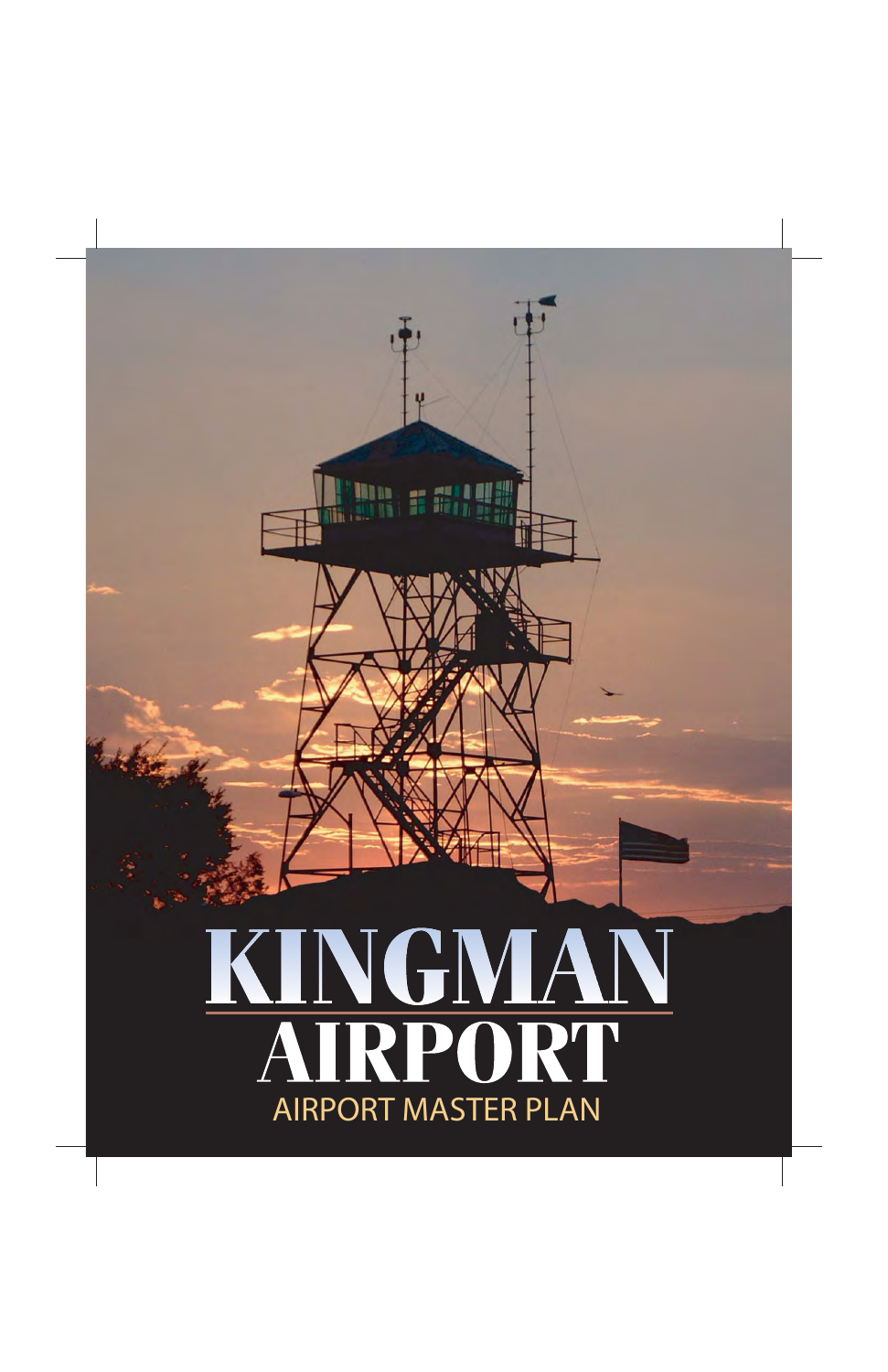#### **KINGMAN AIRPORT Kingman, Arizona**

# **AIRPORT MASTER PLAN**

#### **FINAL TECHNICAL REPORT**

*Prepared By Coffman Associates Airport Consultants And Z&H Engineering*

**As Approved by the Kingman Airport Authority February 19, 2006**



*Cover photo courtesy of John Berghian, P.E.*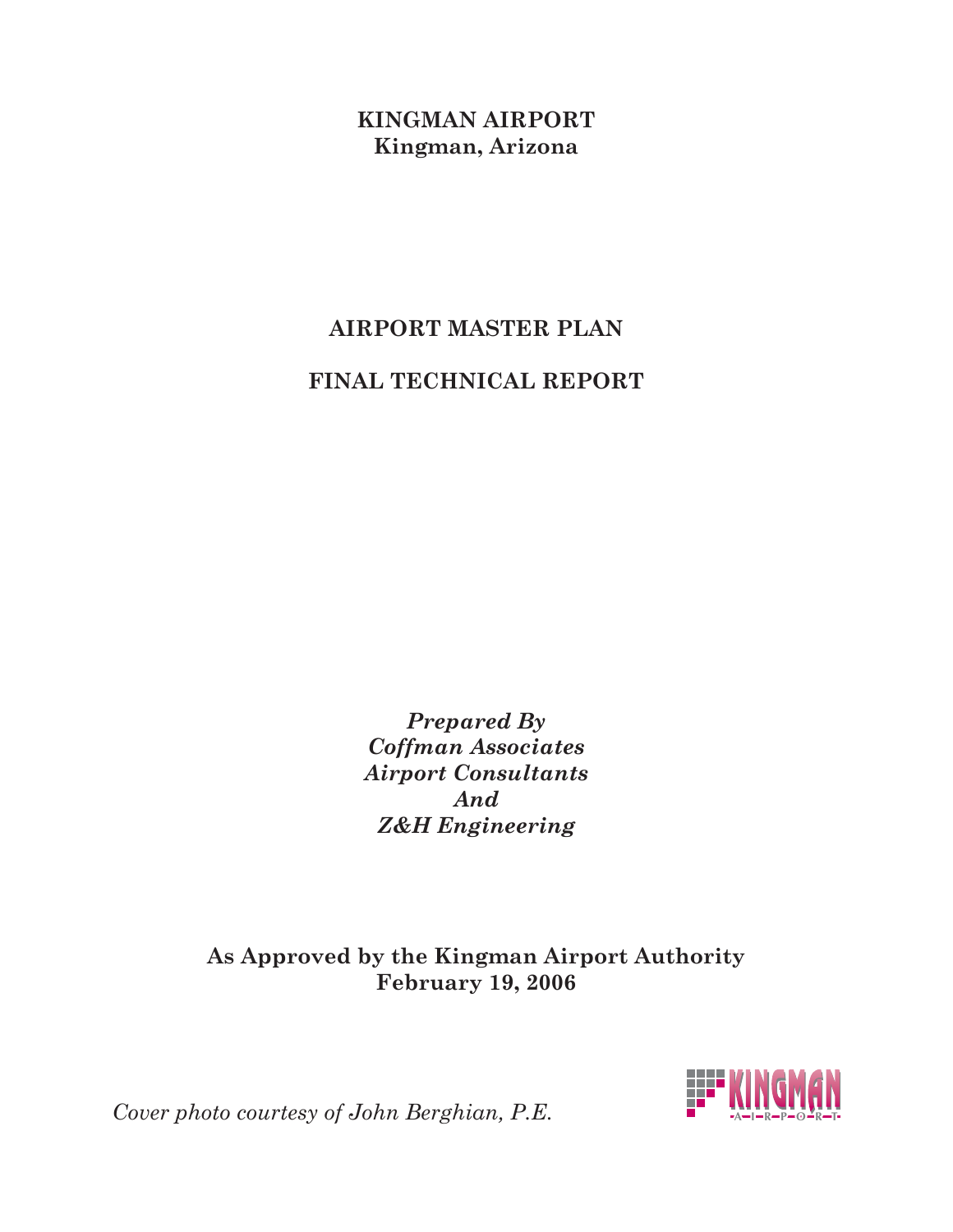

# **TABLE OF CONTENTS**

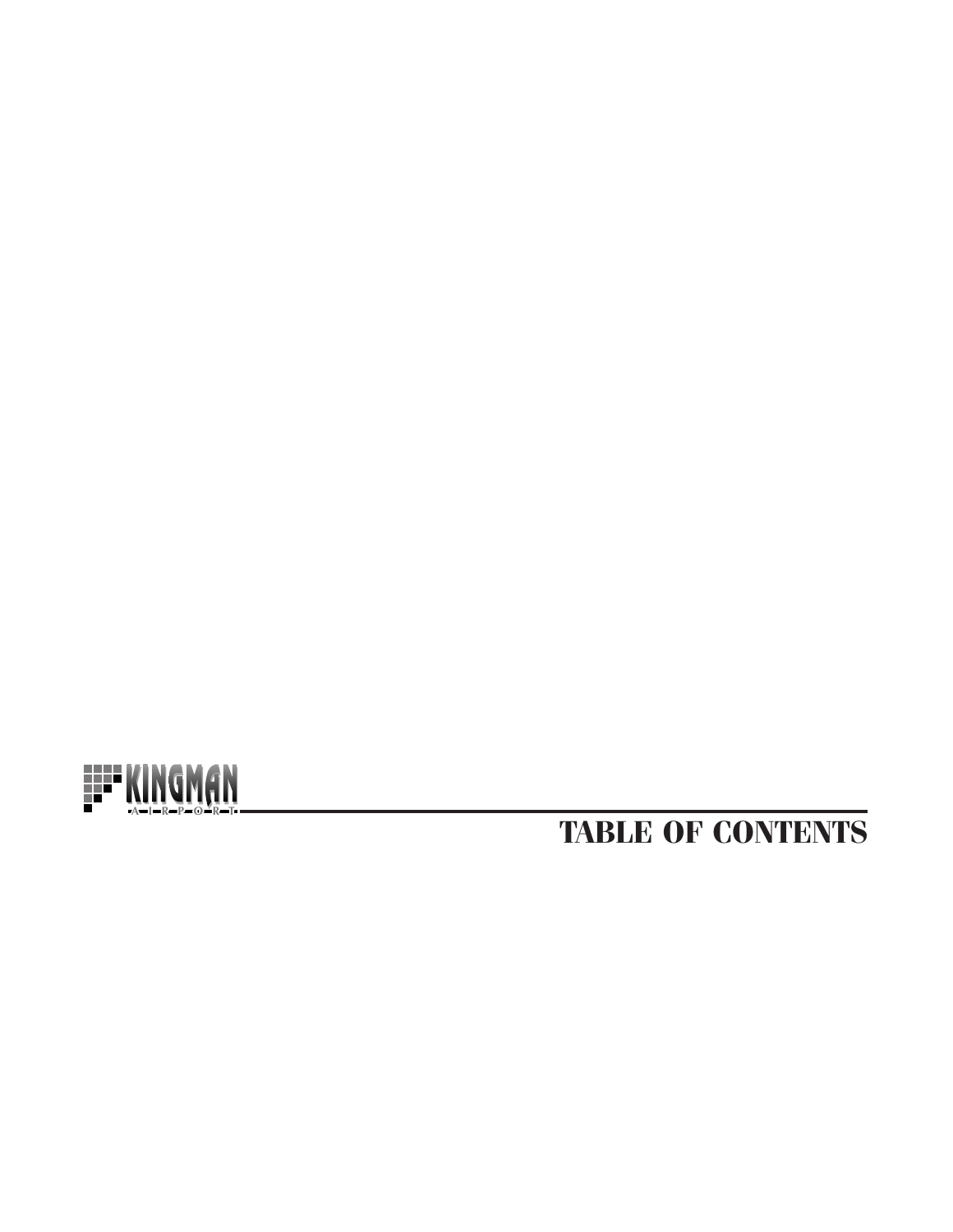

# **KINGMAN AIRPORT** Kingman, Arizona

# **Airport Master Plan Final Technical Report**

### **INTRODUCTION**

#### **Chapter One INVENTORY**

| $1 - 1$ |
|---------|
|         |
|         |
|         |
|         |
|         |
|         |
|         |
|         |
|         |
|         |
|         |
|         |
|         |
|         |
|         |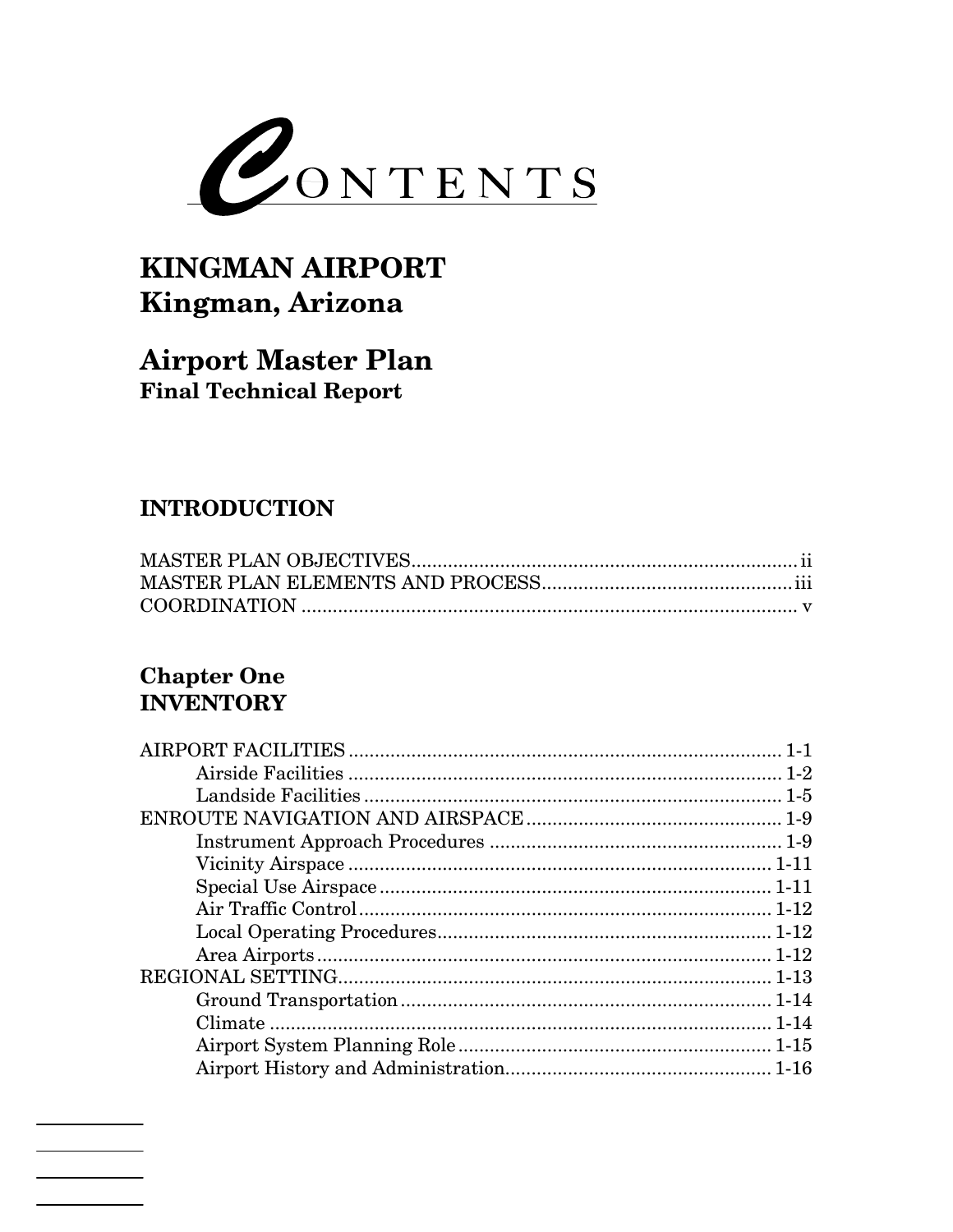# **Chapter One (Continued)**

#### **Chapter Two FORECASTS**

#### **Chapter Three FACILITY REQUIREMENTS**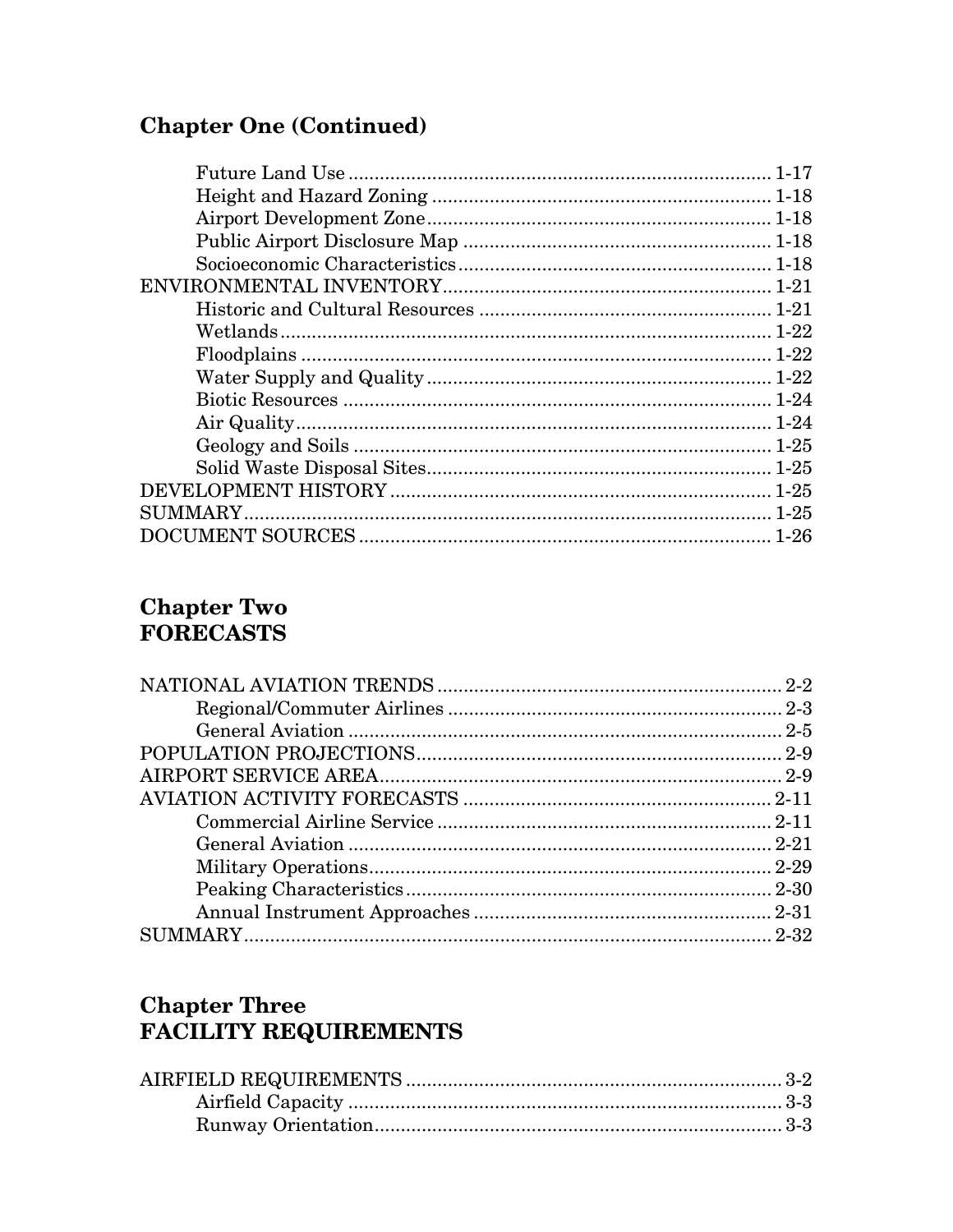# **Chapter Three (Continued)**

#### **Chapter Four AIRPORT DEVELOPMENT ALTERNATIVES**

#### **Chapter Five AIRPORT PLANS**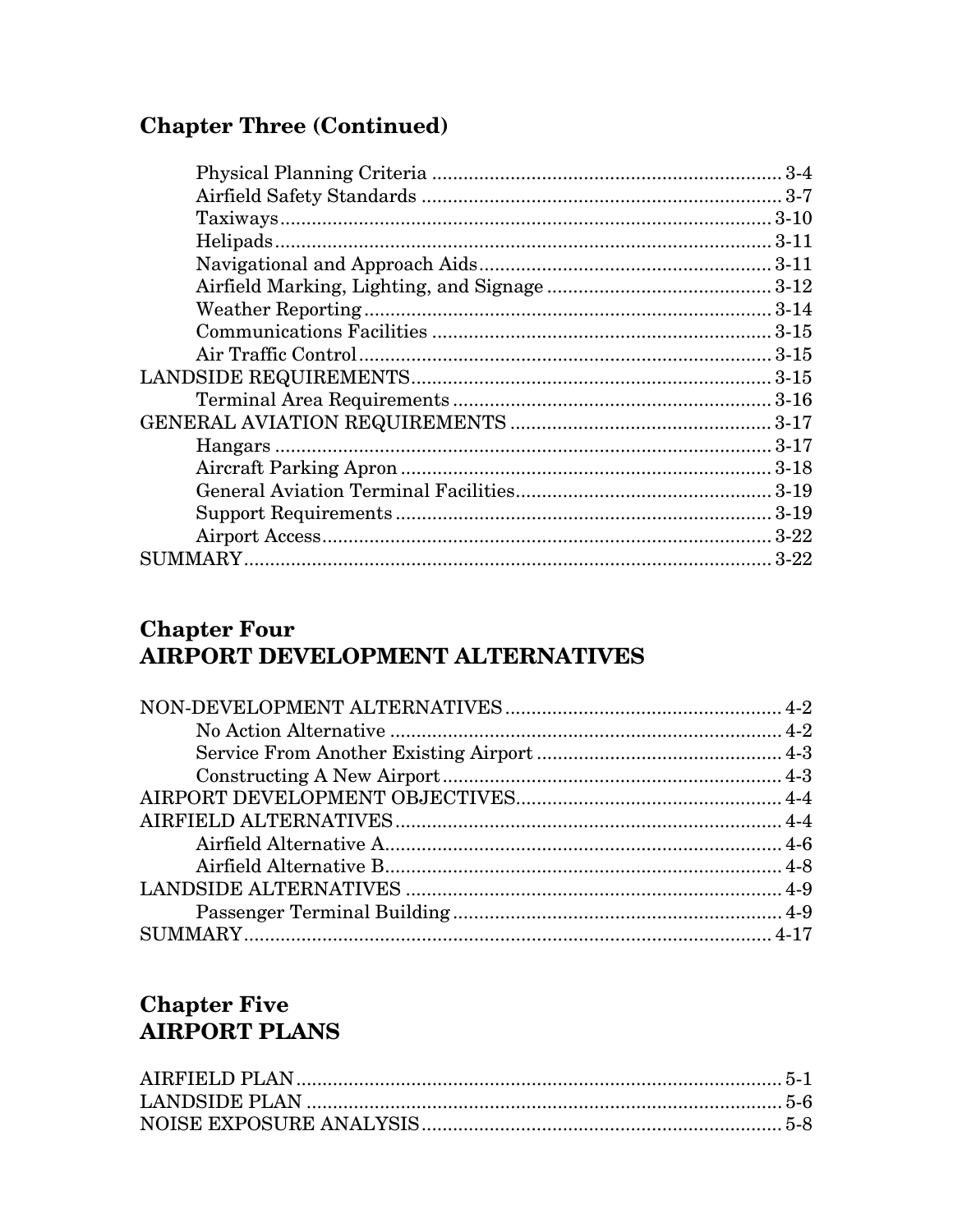# **Chapter Five (Continued)**

#### **Chapter Six CAPITAL IMPROVEMENT PROGRAM**

#### **EXHIBITS**

| IA             |                                                  |  |
|----------------|--------------------------------------------------|--|
| 1A             |                                                  |  |
| 1B             |                                                  |  |
| 1 <sub>C</sub> |                                                  |  |
| 1 <sub>D</sub> |                                                  |  |
| 1E             |                                                  |  |
| 1F             |                                                  |  |
| 2A             | U.S. REGIONAL/COMMUTER FORECASTS  after page 2-4 |  |
| 2B             | U.S. ACTIVE GENERAL AVIATION                     |  |
|                |                                                  |  |
| 2C             |                                                  |  |
| 2D             |                                                  |  |
| 2E             | <b>GENERAL AVIATION OPERATIONS</b>               |  |
|                |                                                  |  |
| 2F             |                                                  |  |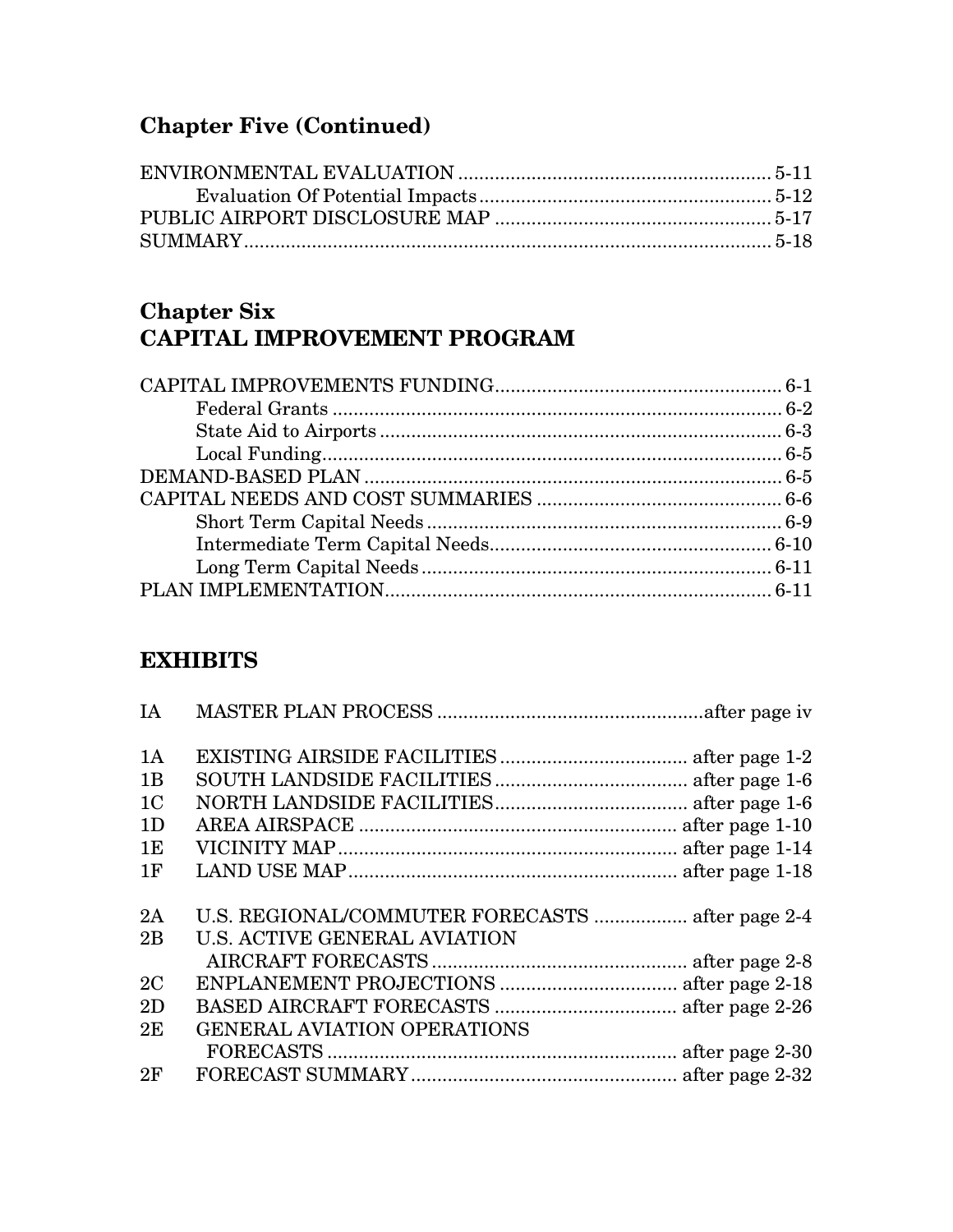## **EXHIBITS (Continued)**

| 3A             |                                                 |  |
|----------------|-------------------------------------------------|--|
| 3B             | AIRCRAFT OPERATIONAL AREA                       |  |
|                |                                                 |  |
| 3 <sub>C</sub> | AIRFIELD SUPPORT REQUIREMENTS after page 3-12   |  |
| 3D             | PASSENGER TERMINAL BUILDING                     |  |
|                |                                                 |  |
| 3E             | LANDSIDE FACILITY REQUIREMENTS  after page 3-18 |  |
| 4A             | <b>ALTERNATIVE DEVELOPMENT</b>                  |  |
|                |                                                 |  |
| 4B             |                                                 |  |
| 4C             |                                                 |  |
| 4D             | MAIN APRON AREA ALTERNATIVE A  after page 4-14  |  |
| 4E             | MAIN APRON AREA ALTERNATIVE B  after page 4-14  |  |
| 4F             |                                                 |  |
| 4G             |                                                 |  |
| 5A             | RECOMMENDED AIRFIELD                            |  |
|                |                                                 |  |
| 5B             | RECOMMENDED LANDSIDE                            |  |
|                |                                                 |  |
| 5C             | EXISTING AND PROJECTED LONG TERM                |  |
|                |                                                 |  |
| 5D             |                                                 |  |
| 6A             |                                                 |  |
| 6 <sub>B</sub> | AIRFIELD DEVELOPMENT STAGING after page 6-11    |  |
| 6C             | LANDSIDE DEVELOPMENT STAGING  after page 6-11   |  |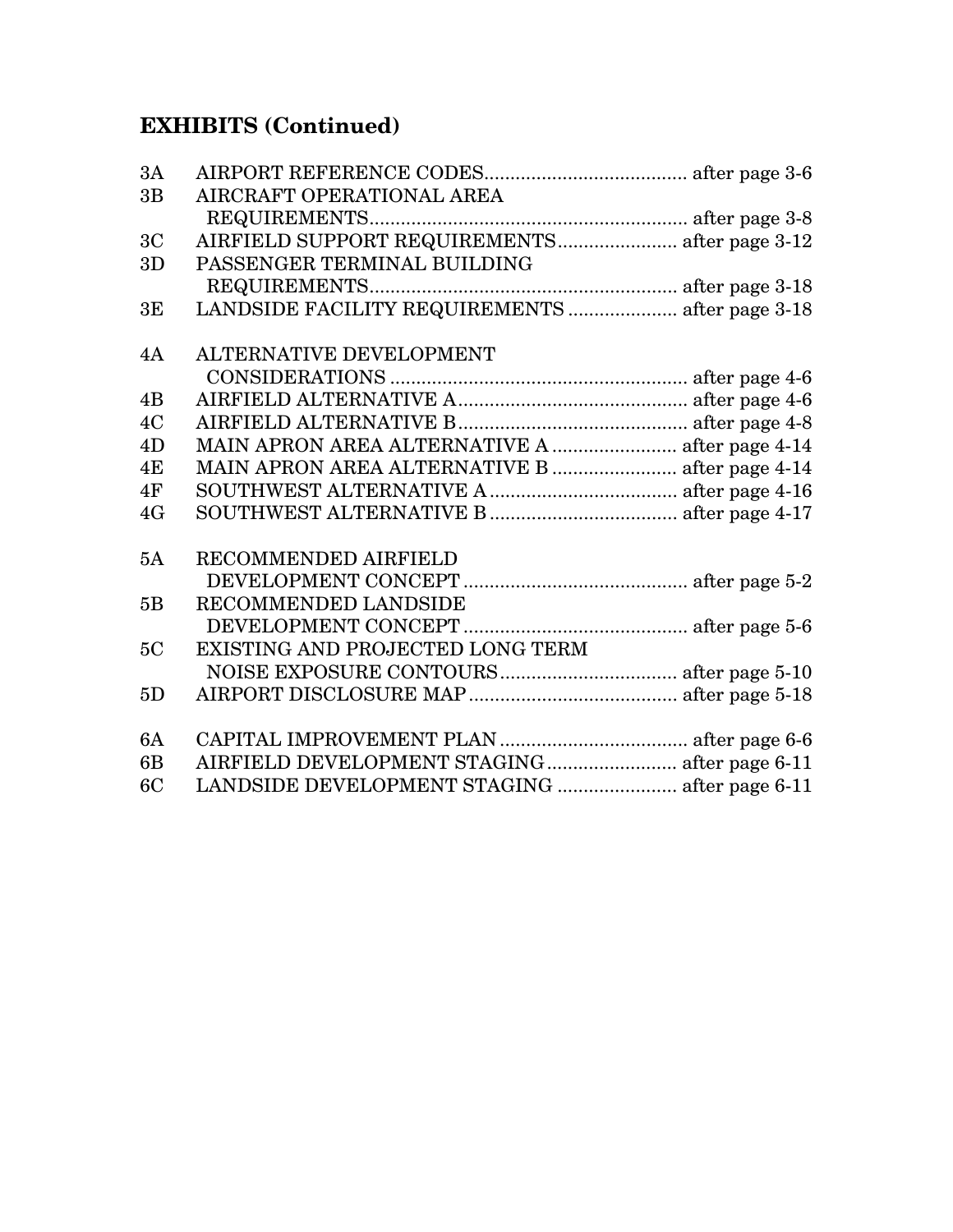**Appendix A GLOSSARY AND ABBREVIATIONS** 

**Appendix B BASED AIRCRAFT** 

**Appendix C AIRPORT ECONOMIC BENEFIT ANALYSIS** 

**Appendix D ECONOMIC IMPACT OF THE KINGMAN AIRPORT INDUSTRIAL PARK** 

**Appendix E AIRPORT LAYOUT PLAN DRAWING SET**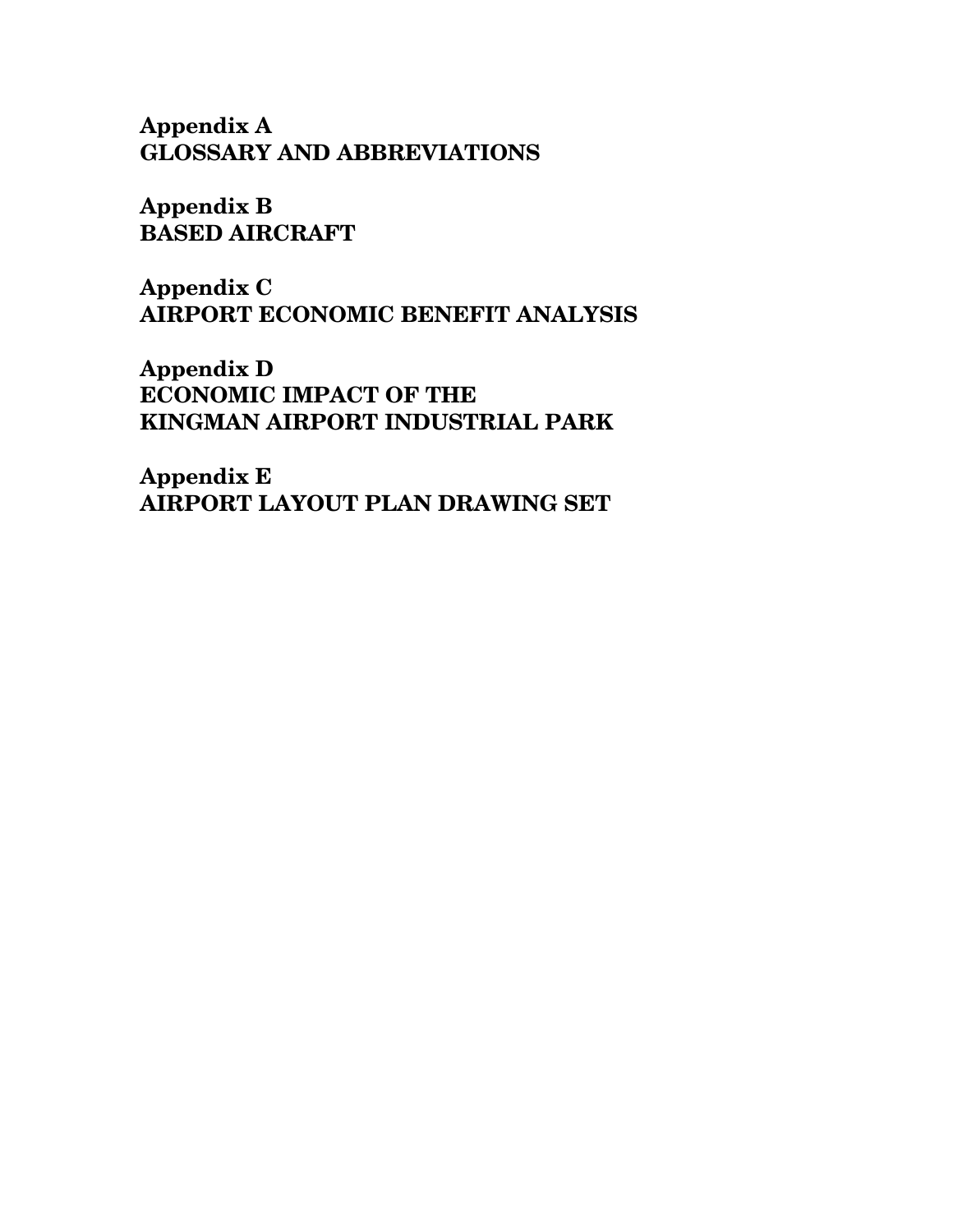

# **INTRODUCTION**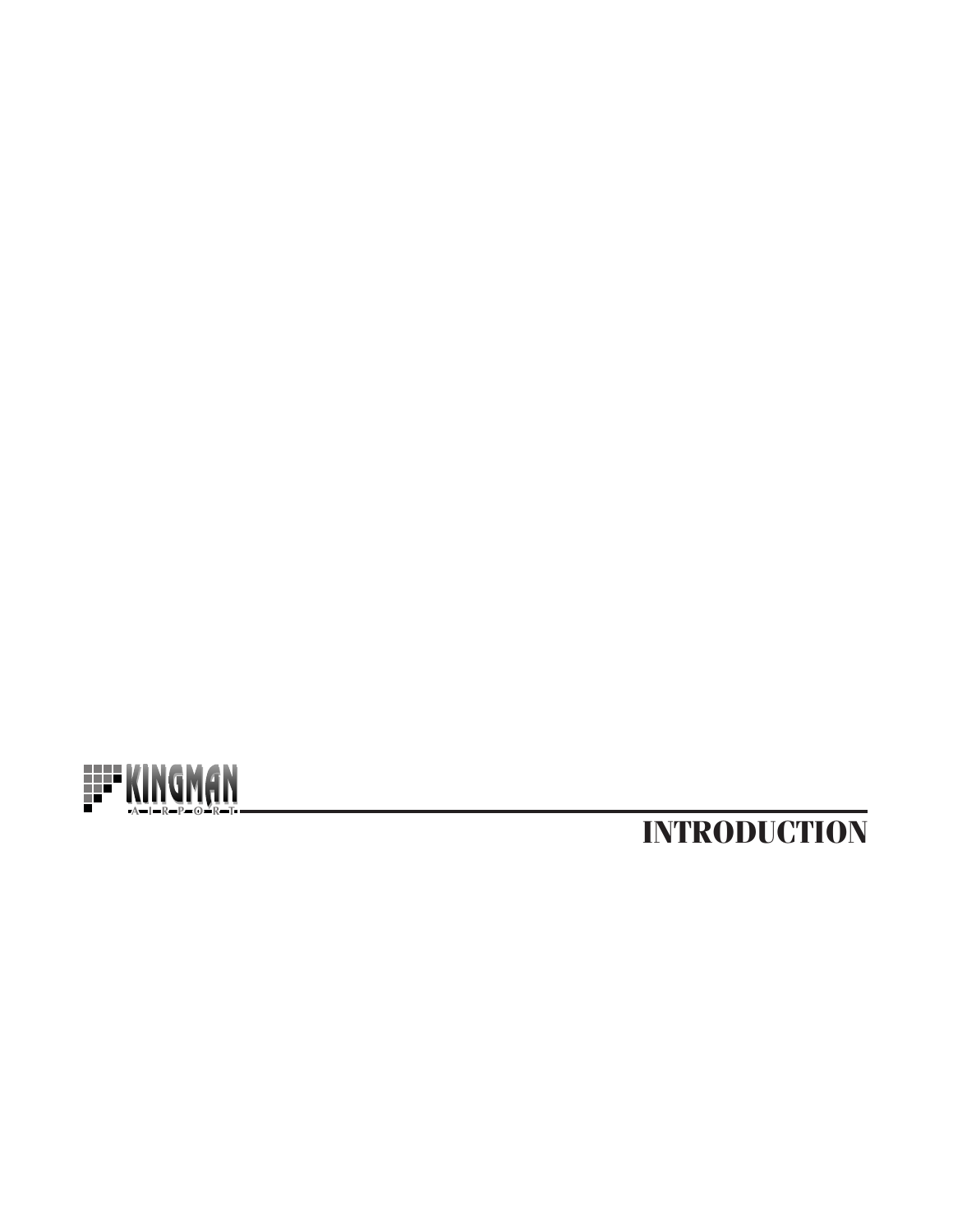# **INTRODUCTION**

The Kingman Airport Master Plan Update was undertaken to evaluate the airport's capabilities and role, to forecast future aviation demand, and to plan for the timely development of new or expanded facilities that may be required to meet that demand. The ultimate goal of the Master Plan is to provide systematic guidelines for the airport's overall maintenance, development, and operation.

The Master Plan is intended to be a proactive document which identifies and then plans for future facility needs well in advance of the actual need. This is done to ensure that the Kingman Airport Authority (KAA) can coordinate project approvals, design, financing, and construction in a timely manner, prior to experiencing the detrimental effects of inadequate facilities.

An important result of the Master Plan is reserving sufficient areas for future facility needs. This protects development areas and ensures they will be readily available when required to meet future needs. The intended result is a detailed land use concept which outlines specific uses for all areas of airport property.

The preparation of this Master Plan is evidence that the KAA recognizes the importance of air transportation to the community and the associated challenges inherent in providing for its unique operating and improvement needs. The cost of maintaining an airport is an investment which yields impressive benefits to the community. With a sound and realistic Master Plan, Kingman Airport can maintain its role as an important link to the national air transportation system for



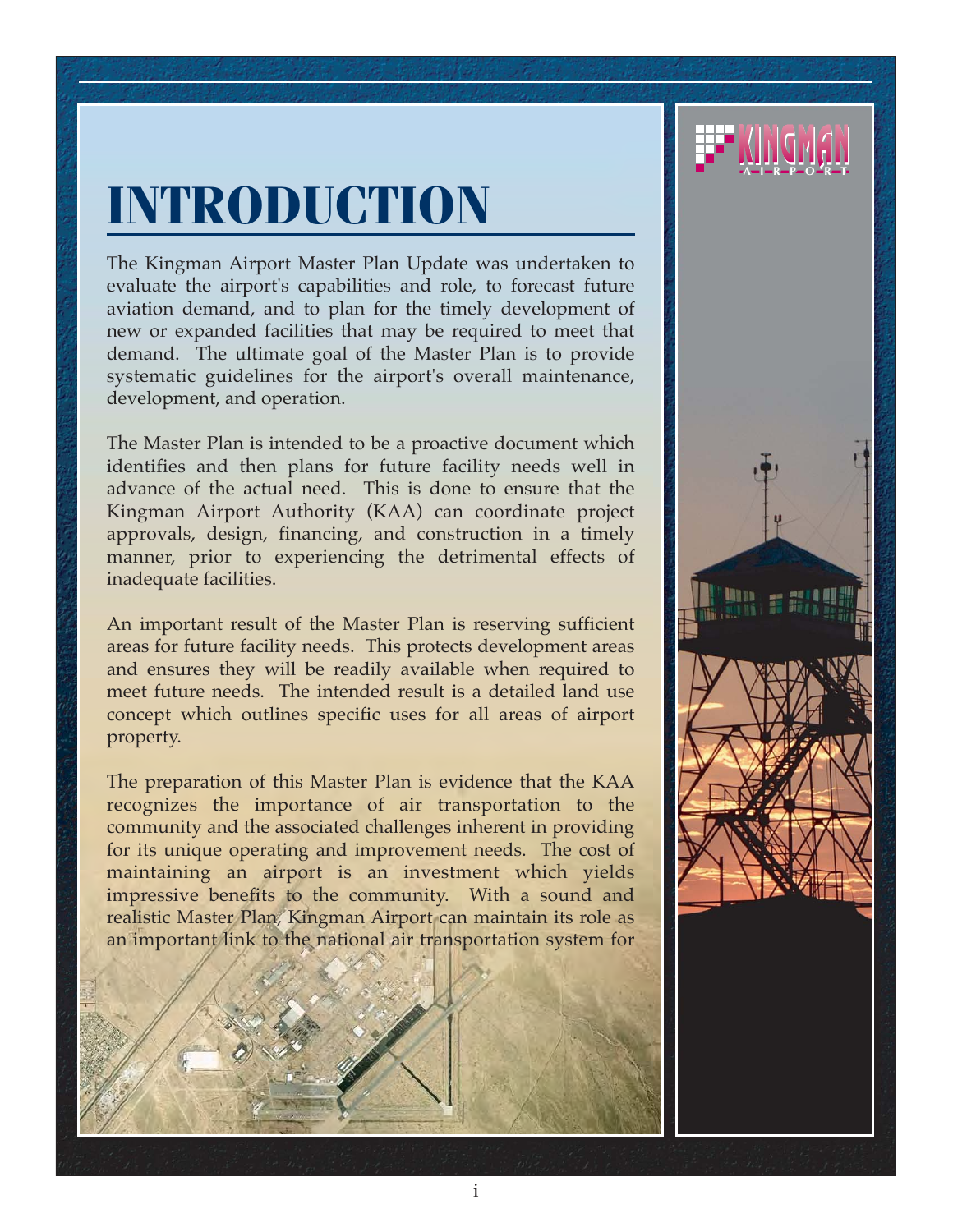the community and maintain the existing public and private investments in its facilities.

#### *MASTER PLAN OBJECTIVES*

The primary objective of the Kingman Airport Master Plan is to develop and maintain a financially feasible, long term development program which will satisfy aviation demand and be compatible with community development, other transportation modes, and the environment. The accomplishment of this objective requires the evaluation of the existing airport and a determination of what actions should be taken to maintain an adequate, safe, and reliable airport facility to meet the air transportation needs of the area. The completed Master Plan will provide an outline of the necessary development and give responsible officials advance notice of future needs to aid in planning, scheduling, and budgeting.

Specific objectives of the Kingman Airport Master Plan are:

#### & **Preserve Public and Private Investments**

The KAA, United States Government (through the Federal Aviation Administration [FAA]), and State of Arizona (through the Department of Transportation – Aeronautics Division [ADOT]) have made considerable investments in the airport's infrastructure. Private individuals and businesses have made investments in buildings and other facilities. The

Master Plan will provide for continued maintenance and necessary improvements to the airport's infrastructure to ensure maximum utility of the private facilities at Kingman Airport and ensure the continued use of publiclyfunded facilities.

#### & **Be Reflective of Community Goals and Objectives**

The Kingman Airport is a public facility serving the needs of the local residents and businesses. The Master Plan needs to be reflective of the desires and visions the local communities have for quality of life, business and development, and land use. The Master Plan will consider existing community planning documents for surrounding communities and the County in the ultimate design and use of the airport.

#### & **Maintain Safety**

Safety is an essential consideration in the planning and development at the airport. The Master Plan will focus on maintaining the highest levels of safety for airport users, visitors, employees, and surrounding communities.

#### & **Preserve the Environment**

Protection and preservation of the local environment are essential concerns in the Master Plan. Any improvements called for in the Master Plan will be mindful of environmental requirements.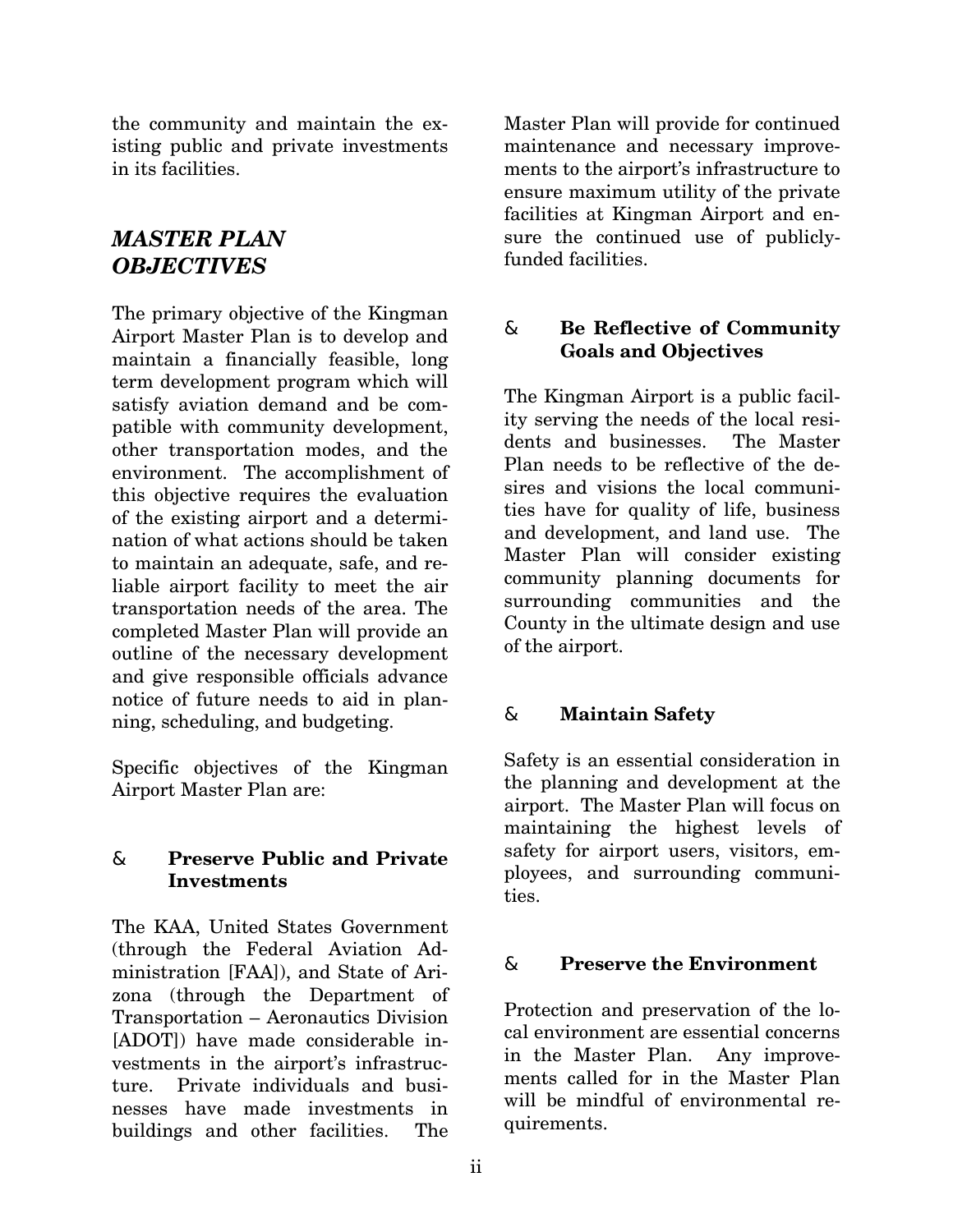#### & **Attract Public Participation**

To ensure that the Master Plan reflects the concerns of the public, the local communities, airport tenants, airport users, and businesses throughout the region, the Master Plan process will include an active public outreach program to solicit comments and suggestions and include them in the final Master Plan, to the extent possible.

#### & **Strengthen the Economy**

In continuing support of the area's strong economy, the Master Plan is aimed at retaining and increasing jobs and revenue for the region and its businesses.

The Master Plan will accomplish these objectives by carrying out the following:

- % Determining projected needs of airport users through the year 2023.
- % Identifying existing and future facility needs.
- % Evaluating future airport facility development alternatives which will optimize airport capacity and aircraft safety.
- % Developing a realistic, commonsense plan for the use and/or expansion of the airport.
- % Developing land use strategies for the use of airport property.
- % Developing compatible land use strategies.
- % Establishing a schedule of development priorities and a program for improvements.
- % Analyzing the airport's financial requirements for capital improvement needs and grant options.
- % Coordinating this Master Plan with local, regional, state, and federal agencies.
- % Conducting active and productive public involvement through the planning process.

#### *MASTER PLAN ELEMENTS AND PROCESS*

The Kingman Airport Master Plan Update is being prepared in a systematic fashion following FAA guidelines and industry-accepted principles and practices. The Master Plan update for Kingman Airport has six general elements that are intended to assist in the discovery of future facility needs and provide the supporting rationale for their implementation. **Exhibit IA**  provides a graphical depiction of the process and elements involved in the Kingman Airport Master Plan Update.

Element One encompasses the inventory efforts. The inventory efforts were focused on collecting and assembling relevant data pertaining to the airport and the area it serves. Information was collected on existing airport facilities and operations. Local economic and demographic data was collected to define the local growth trends. Planning studies which may have relevance to the Master Plan were also collected. Information collected during the inventory efforts are summarized in Chapter One, Inventory.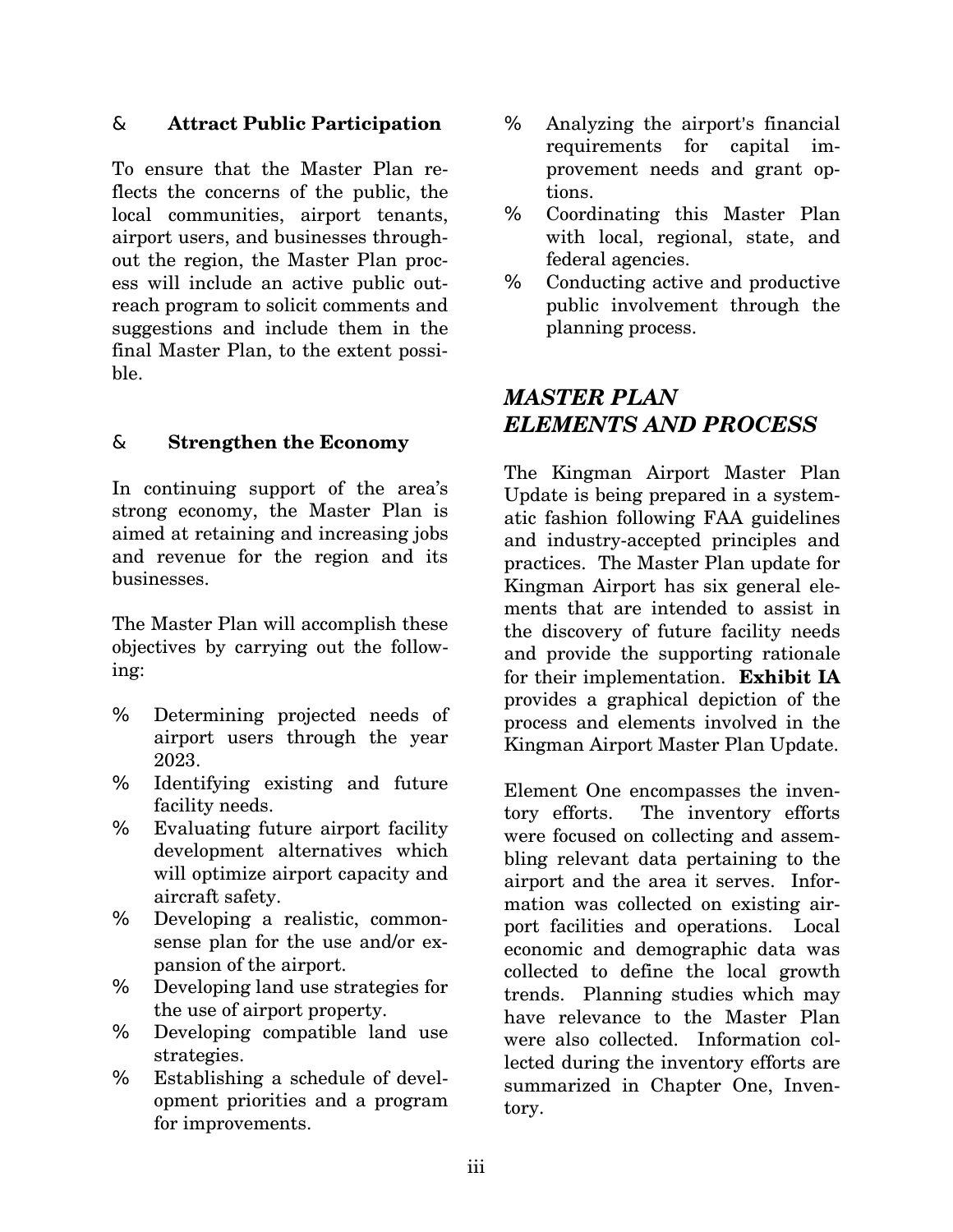Element Two examines the potential aviation demand for aviation activity at the airport. This analysis utilizes local socioeconomic information, as well as national air transportation trends to quantify the levels of aviation activity which can reasonably be expected to occur at Kingman Airport though the year 2023. This includes commercial air passengers, general aviation based aircraft, and annual aircraft operations by type. The results of this effort were used to determine the types and sizes of facilities which will be required to meet the projected aviation demands for the airport through the planning period. The results of this analysis are presented in Chapter Two, Aviation Demand Forecasts.

Element Three comprises the facility requirements analysis. The intent of this analysis was to compare the existing facility capacities to forecast aviation demand and determine where deficiencies in capacities (as well as excess capacities) may exist. Where deficiencies were identified, the size and type of new facilities to accommodate the demand are identified. The airfield analysis focused on improvements needed to serve the type of aircraft expected to operate at the airport in the future, as well as navigational aids to increase the safety and efficiency of operations. This element also examined the air carrier terminal, aircraft storage hangars, and apron needs. The findings of this analysis are presented in Chapter Three, Facility Requirements.

Element Four considers a variety of solutions to accommodate the projected facility needs. This element proposes various facility and site plan configurations to efficiently and effectively use the available airport property. A thorough analysis was completed to identify the strengths and weaknesses of each proposed development alternative, with the intention of determining a single direction for development. These results are presented in Chapter Four, Airport Development Alternatives.

Element Five comprises two independent, yet interrelated work efforts: a recommended development plan and an environmental overview. Chapter Five, Airport Plans, presents a graphic and narrative description of the recommended plan for the use, development, and operation of the airport, and a review of federal environmental requirements applicable to Kingman Airport. The official Airport Layout Plan (ALP) drawings used by the FAA and the ADOT in determining grant eligibility and funding are included as Appendix E to the Master Plan.

Element Six focuses on the capital needs program. This program defines the schedules, costs, and funding sources for the recommended development projects. The Capital Improvement Program is included in Chapter Six.

An Economic Benefit Study of Kingman Airport is included as Appendix C to the Master Plan. The Economic Benefit Study details the benefit of the airport to the community in total jobs supported, total payroll, and total revenues. An economic impact study of the Kingman Airport Industrial Park is included in Appendix D.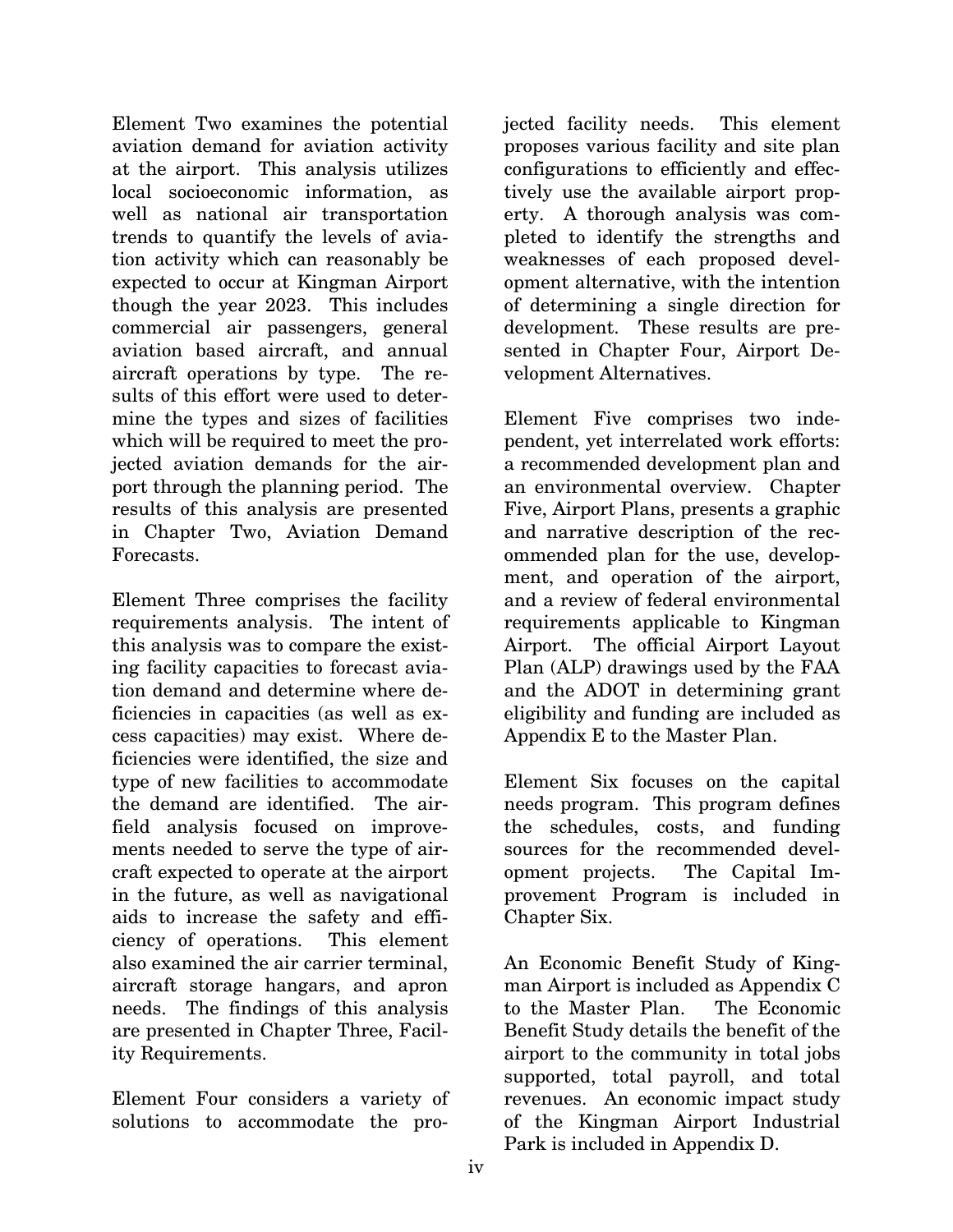03MP10-IA-5/7/04 03MP10-IA-5/7/04



Exhibit IA MASTER PLAN PROCESS